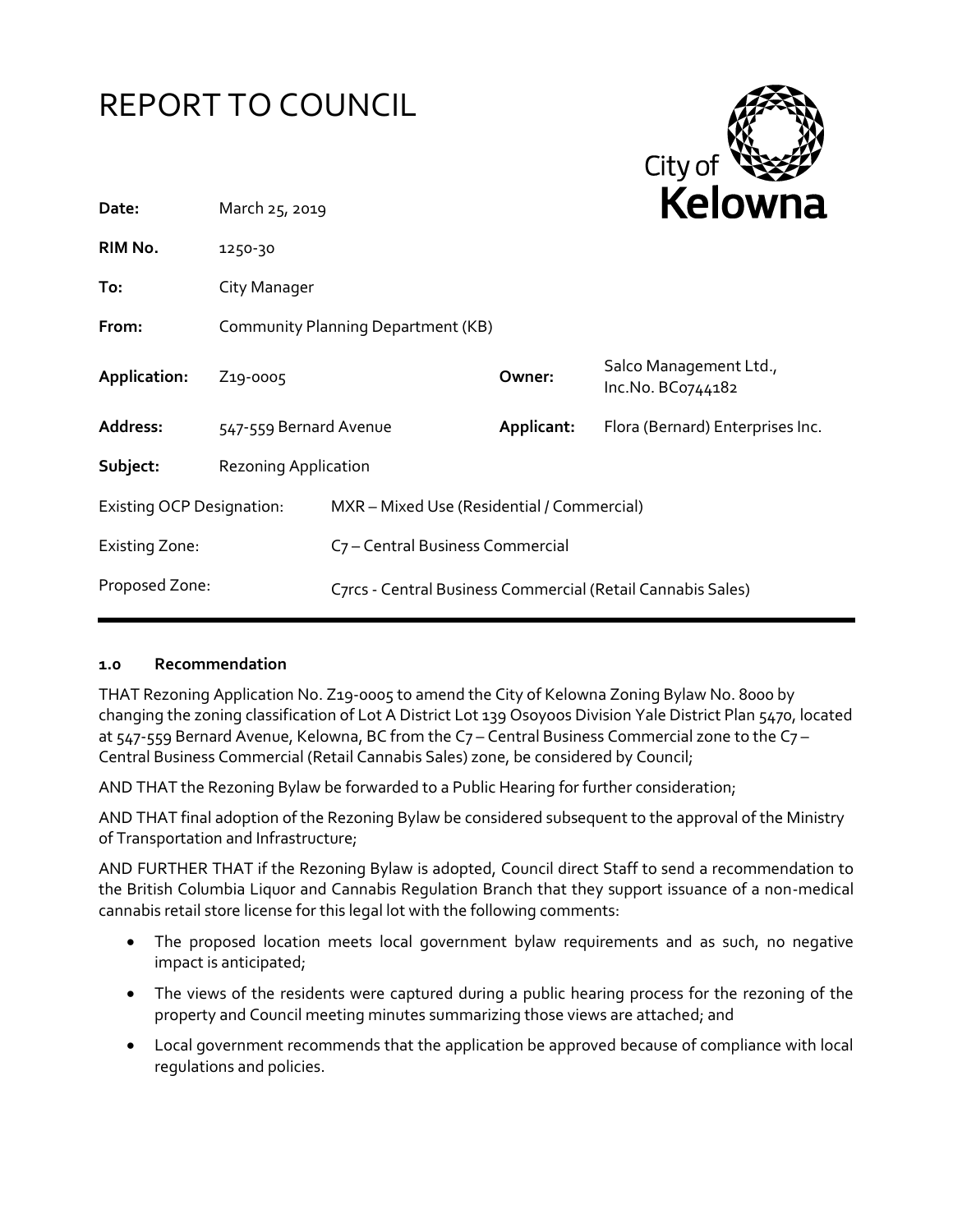## **2.0 Purpose**

To rezone the subject property to facilitate the development of a retail cannabis sales establishment.

## **3.0 Community Planning**

Community Planning Staff recommend support for the rezoning application to allow for a retail cannabis sales establishment on the subject property. This application was received prior to the close of the first intake of retail cannabis sales establishment applications on November 30, 2018. As such, it was evaluated in accordance with a Council-endorsed process and was selected, through a lottery process, to move forward with the City's standard rezoning process, established in the Development Application Procedures Bylaw. This application received a score of 81.43, and the overall average overall score of all applications evaluated was 69.53.

Should Council support the proposed Rezoning Bylaw, the property would be rezoned to a retail cannabis sales subzone, and Staff would send a recommendation to the British Columbia Liquor and Cannabis Regulation Branch indicating support for issuance of a non-medical cannabis retail store licence for this property.

The application meets the Zoning Bylaw No. 8000 and there are no variances being requested. Further, the applicant has confirmed the completion of public notification in accordance with Council Policy No. 367.

#### **4.0 Proposal**

#### 4.1 Background

The unit proposed to be used for the retail cannabis sales establishment is currently an existing food primary establishment. A tenant improvement building permit would be required for the conversion of use for this unit.

#### 4.2 Site Context

The subject property is located on the south side of Bernard Avenue, between Ellis Street and Bertram Street. It is within the Downtown Urban Centre. Sensitive uses that were identified within a 150 metre radius include a Liquor Primary Establishment and a Social Services Office.

| Orientation | Zoning                                       | <b>Land Use</b>                 |
|-------------|----------------------------------------------|---------------------------------|
| North       | C <sub>7</sub> – Central Business Commercial | Commercial & Future Residential |
| East        | C <sub>7</sub> – Central Business Commercial | Commercial                      |
| South       | C <sub>7</sub> - Central Business Commercial | Commercial                      |
| West        | C <sub>7</sub> – Central Business Commercial | Commercial                      |

Specifically, adjacent land uses are as follows: